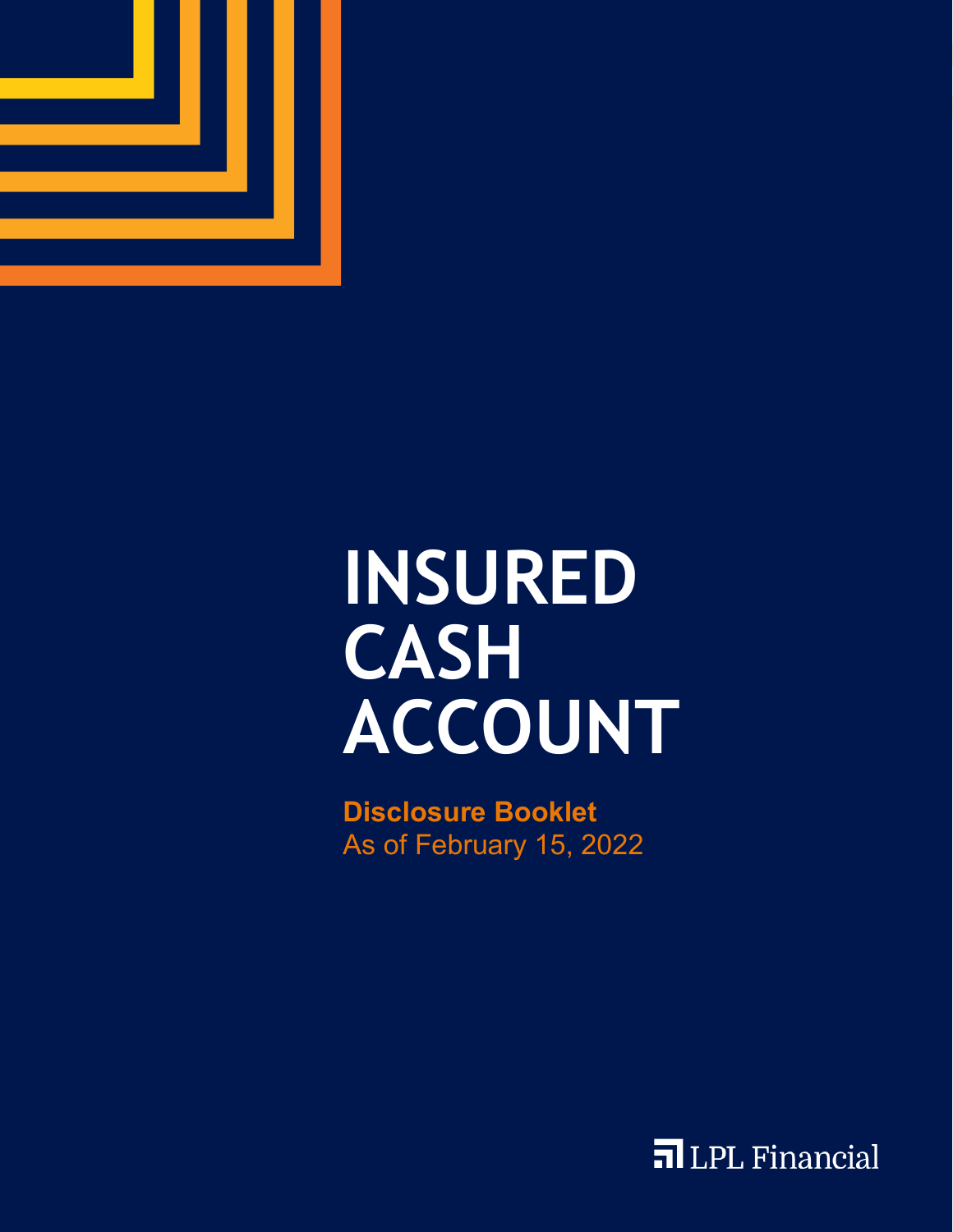# **Table of Contents**

| What are anticipated interest rates, fees, and related conflicts of interest 5         |  |
|----------------------------------------------------------------------------------------|--|
|                                                                                        |  |
|                                                                                        |  |
|                                                                                        |  |
| What are the Priority Bank Lists (PBL) and to which PBL will my accounts be assigned 7 |  |
| What happens when there is insufficient ICA deposit capacity under my assigned PBL     |  |
|                                                                                        |  |
|                                                                                        |  |
|                                                                                        |  |
|                                                                                        |  |
|                                                                                        |  |
|                                                                                        |  |
|                                                                                        |  |
|                                                                                        |  |

If you have any questions about LPL's Automatic Cash Sweep Programs, including the Insured Cash Account Program, please ask your financial professional.



Ŀ,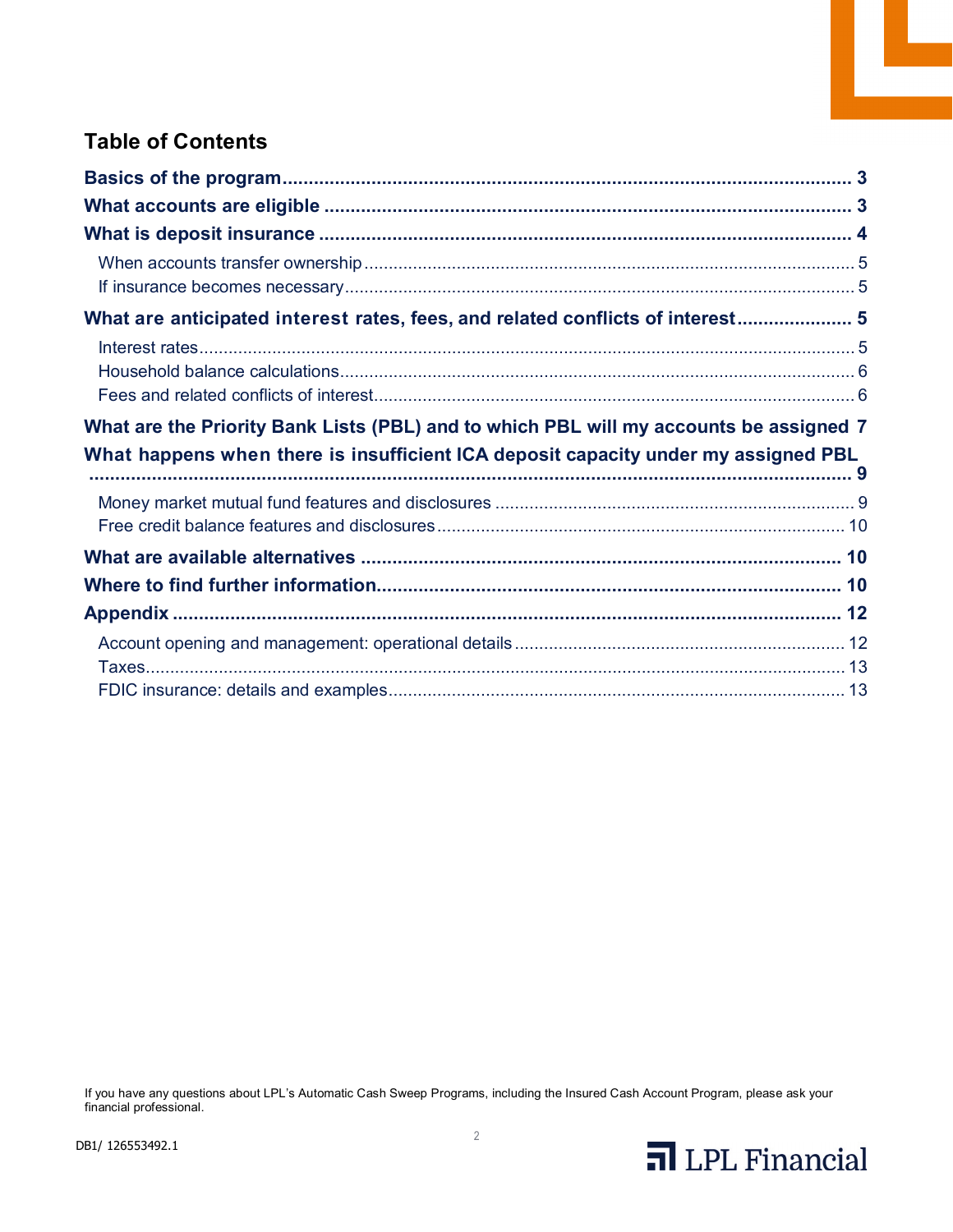# <span id="page-2-0"></span>**Basics of the program**

Welcome to the LPL Financial Insured Cash Account (ICA) program. Under the ICA program, available cash balances (from securities transactions, dividend and interest payments, cash deposits, and other activities) in your eligible accounts will automatically transfer (or "sweep") into interest-bearing Federal Deposit Insurance Corporation (FDIC) insured deposit accounts (Deposit Accounts) at one or more of the banks or other depository institutions (Banks) set forth on one of two sets of LPL Priority Bank Lists (PBL1 or PBL2), subject to bank deposit capacity as discussed below. Your eligible accounts, by registration, will be assigned exclusively to PBL1 or PBL2 based on the date you open your newest eligible account. Notice of the Banks into which your cash is deposited will be available to view via AccountView and through your account statement. You may also ask your financial professional for this information.

The key elements detailed in the remainder of this document are:

- What accounts are eligible
- What is deposit insurance
- What are anticipated interest rates and fees
- What are the Priority Bank Lists (PBLs) and to which PBL will my accounts be assigned
- What are available alternatives
- What happens when there is insufficient bank deposit capacity under my assigned PBL
- Where does my cash go
- Where to find further information on the ICA program today and in the future

# <span id="page-2-1"></span>**What accounts are eligible**

The ICA program is available for accounts of individuals, trusts, sole proprietorships, and entities organized or operated to make a profit, such as corporations, partnerships, associations, business trusts, and other organizations. In the future, LPL may, at its discretion, deem additional account types eligible for the ICA program. Custodial accounts are eligible for the ICA program if each beneficiary is an eligible person. LPL Financial may, at its discretion, deem an eligible person to be an ineligible person if LPL Financial becomes aware that the person is prohibited as a matter of law from holding cash at any Bank. Advisory retirement accounts are not eligible for the ICA program.<sup>[1](#page-2-2)</sup> LPL acts as your agent when sweeping cash to accounts at each Bank under the ICA program.

Eligible accounts are those in:

- Strategic Asset Management (except retirement accounts)
- Strategic Wealth Management
- Manager Select (except retirement accounts)
- Manager Access Select (except retirement accounts)
- **Manager Access Network**
- Optimum Market Portfolios—Advisory (except retirement accounts)
- Optimum Market Portfolios—Brokerage
- Model Wealth Portfolios (except retirement accounts)
- Personal Wealth Portfolios (except retirement accounts)
- Brokerage (please note: Custodial accounts offered through certain clearing and custody firms are eligible)

For explicit details on this process, please reference the "Account Opening and Management: Operational Details" section, located in the Appendix on page 12.

Each Deposit Account constitutes a direct obligation of the Bank and is not directly or indirectly an obligation of LPL Financial. You can obtain publicly available financial information concerning each Bank at

-

<span id="page-2-2"></span><sup>1</sup> Such accounts may be eligible for LPL's Deposit Cash Account Program.

Please ask your financial professional for more information.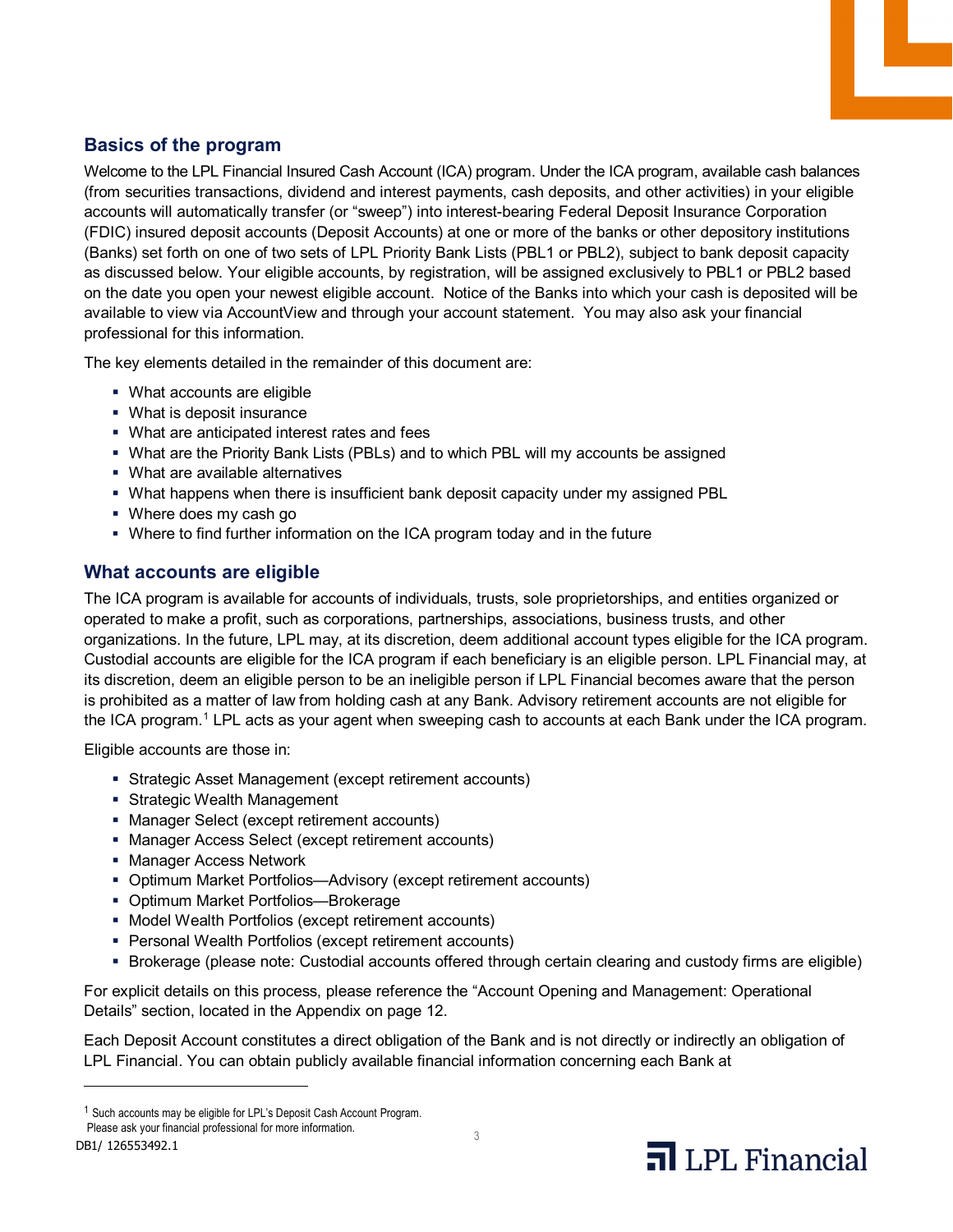[www.ffiec.gov/nicpubweb/nicweb/nichome.aspx](http://www.ffiec.gov/nicpubweb/nicweb/nichome.aspx) or by contacting the FDIC Public Information Center by mail at 3501 North Fairfax Drive, Room E-1005, Arlington, VA 22226, by email at [publicinfo@fdic.gov, o](mailto:publicinfo@fdic.gov)r by phone at (877) 275-3342. LPL Financial does not guarantee in any way the financial condition of the Banks or the accuracy of any publicly available financial information concerning such Banks. LPL Financial is not responsible for any insured or uninsured portion of a Deposit Account at a Bank.

## <span id="page-3-0"></span>**What is deposit insurance**

The cash swept to Banks through the ICA program are eligible for insurance by the FDIC, an independent agency of the U.S. government, up to \$250,000 in principal and accrued interest per depositor for each FDIC-defined ownership category in an individual bank. This insurance amount increases to \$500,000 in principal and accrued interest for joint accounts for each FDIC-defined ownership category in an individual bank. Different FDIC-defined ownership categories include: brokerage accounts, trust accounts, individual retirement accounts (IRAs), Roth IRAs, and certain other retirement accounts. Any deposits, including certificates of deposit that you maintain directly with a Bank, or through an intermediary (such as LPL Financial or another broker-dealer) in the FDICdefined ownership category, will be aggregated with your cash from the ICA program held at the Bank for purposes of the \$250,000 limit. This is why it is important that you monitor the assets and cash deposits you have at all Banks and notify your financial consultant of assets/deposits you hold with any Bank on either of the Priority Bank Lists (PBL) so they may ensure LPL Financial does not sweep ICA program cash into that Bank on your behalf. (Please see the "What are the Priority Bank Lists (PBL) and to which PBL will my accounts be assigned" on page [7](#page-6-0) for more details.) You can determine how much ICA program cash is in a Deposit Account with a Bank by reviewing your account statement, logging into AccountView, or by contacting your financial professional.

As your agent, LPL will sweep your cash out of your eligible LPL account and into the participating Banks, subject to certain capacity limits but not to exceed the maximum levels of insurance (as defined by the FDIC per category). LPL will limit your total ICA program cash deposit at any participating Bank to allow for the monthly interest being applied to your cash balance in an effort to maintain deposit levels that do not exceed the maximum levels of insurance (as defined by the FDIC per category). Should your assets reach the maximum amount of insurance (as defined by the FDIC per category), LPL will continue to sweep your cash to other participating Banks to provide the maximum deposit insurance limits established for the ICA program, subject to the capacity limits of such Banks. To view the current ICA program maximum potential deposit insurance limit, which assumes that you hold no FDIC-insured deposits at the participating Bank other than through the ICA program and that all Banks on your assigned PBL have capacity to accept additional deposits, see the ICA Current Interest Rate page by visiting www.LPL.com and entering "ICA" in the search engine. Note that cash held uninvested or invested in a money market mutual fund, as discussed more fully below, is not eligible for FDIC deposit insurance but is eligible for protection by the Securities Investor Protection Corporation (SIPC) (see below). Deposit Accounts are not protected by the SIPC.

After you reach the ICA program's maximum insurance coverage for you, which is subject to Bank capacity limits on your assigned PBL and your decision to opt out of one or more Banks, any additional cash will be deposited into one or more of the Excess Banks as detailed in the "What are the Priority Bank Lists (PBL) and to which PBL will my accounts be assigned" on page [7.](#page-6-0) If the Excess Banks do not have capacity for such cash, then any additional cash will be deposited to another PBL bank on your assigned PBL with capacity, which will then be considered an Excess Bank. Additional cash held through the ICA program that is above the ICA program's maximum insurance coverage for you will not be eligible for FDIC deposit insurance. The two sets of PBL are distinct and exclusive (i.e., your cash will not be allocated pursuant to PBL1 and PBL2 at the same time and excess capacity on one PBL will not affect capacity limitations of the other).

In addition to limitations on FDIC deposit insurance coverage for you based on the type of account and your cash holdings outside of the ICA program (including your decision to opt out of Banks on your assigned PBL), the Banks have contractually agreed with LPL to provide certain amounts of deposit capacity for the ICA program,

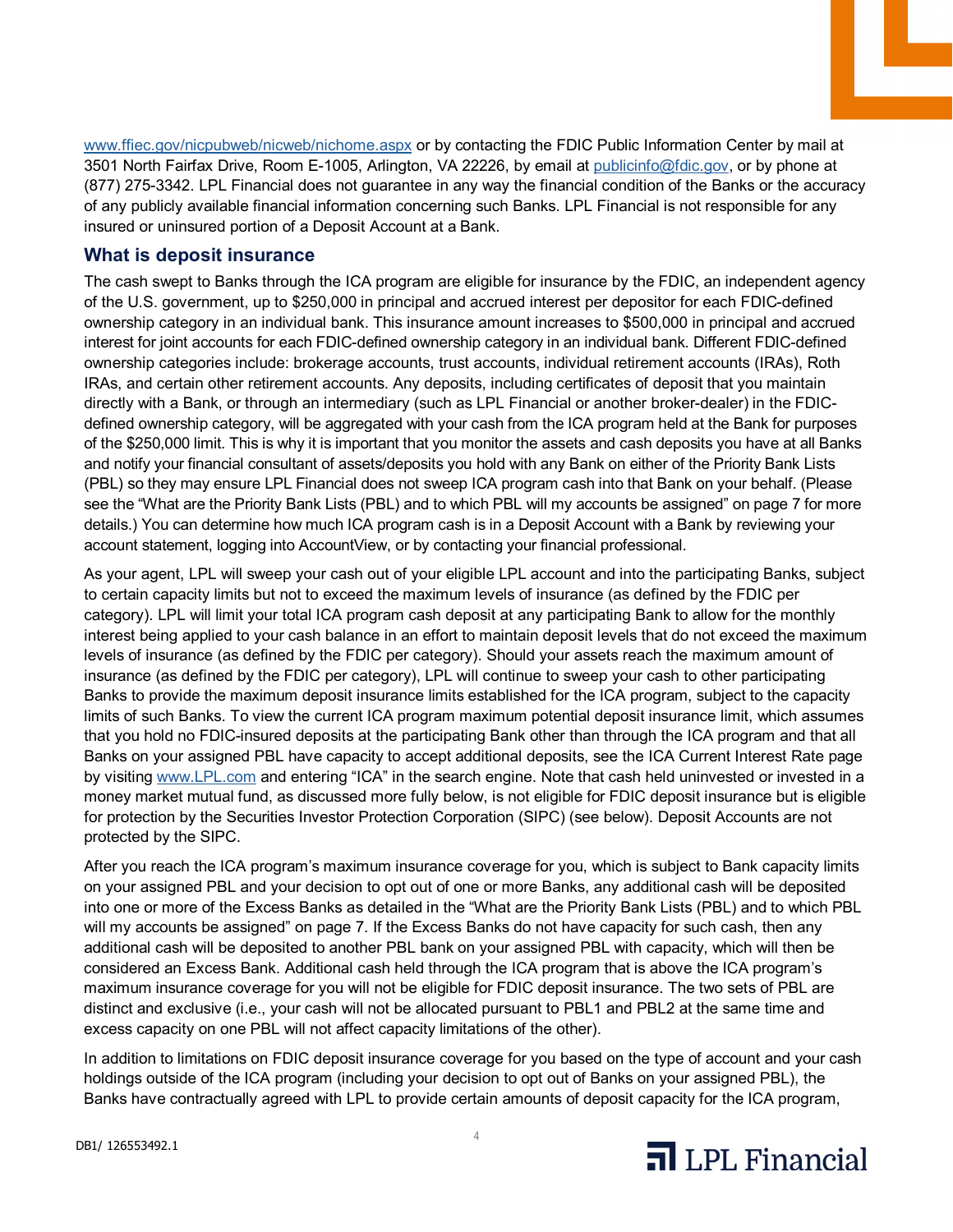which can change from time to time. For more information regarding the effects of the ICA program exceeding total Bank capacity, see "What happens when there is insufficient ICA capacity" on page [9.](#page-8-0)

On any business day when your account's cash is transferred, all of your account's cash will be held temporarily at the clearing bank (Intermediary Receiving Bank) used by LPL to settle deposits to the underlying beneficiary bank. When held at the Intermediary Receiving Bank, your account's cash will be temporarily uninsured. Once distributed to Banks on your assigned PBL, your account's cash will be eligible for insurance up to the current ICA program maximum deposit insurance, subject to your other holdings at such Banks, as applicable. The ICA program has adopted procedures to ensure the movement of assets in a timely manner and expects that your assets will be transferred by the close of business each day. In the unlikely event of a failure of wire transfer systems or communication facilities, your assets could remain at the Intermediary Receiving Bank until the next business day (or until such systems/facilities are fully restored).

#### <span id="page-4-0"></span>**When accounts transfer ownership**

If you become the owner of deposits at a Bank because another depositor dies, beginning six months after the death of the original depositor, the FDIC will aggregate those deposits for purposes of the \$250,000 limit, with any other assets/deposits that you own in the same FDIC-defined ownership category at the Bank. The FDIC provides the six-month grace period to permit you time to restructure your deposits to obtain the maximum amount of deposit insurance for which you are eligible.

If Deposit Accounts or other deposits at the Bank are assumed by another depository institution pursuant to a merger or consolidation, such deposits will continue to be separately insured from the deposits that you might have established with the acquirer until:

- i. the maturity date of the certificates of deposit or other time deposits which were assumed, or
- ii. with respect to deposits which are not time deposits, the expiration of a six-month period from the date of the acquisition.

Thereafter, any assumed deposits will be aggregated with your existing deposits with the acquirer held in the same FDIC-defined ownership category.

#### <span id="page-4-1"></span>**If insurance becomes necessary**

In the event that federal deposit insurance payments become necessary, payments of principal, plus unpaid and accrued interest, will be made to you. There is no specific time period during which the FDIC must make insurance payments available. Furthermore, you may be required to provide certain documentation to the FDIC and LPL Financial before insurance payments are made.

#### <span id="page-4-2"></span>**What are anticipated interest rates, fees, and related conflicts of interest**

The amount of anticipated annual interest you will receive on Deposit Accounts is calculated by taking the amount of cash being swept to the Banks through the ICA program multiplied by the annual interest rate that corresponds to your household balance tier.

#### <span id="page-4-3"></span>**Interest rates**

You will receive the same interest rates on all Deposit Account assets regardless of the Bank in which it is held or the PBL to which your account(s) are assigned. Interest will accrue daily on Deposit Account balances from the day cash is deposited into a Bank through the business day preceding the date of withdrawal from that Bank. Interest will be compounded daily and credited monthly. The interest rates paid are determined based on the amount the Banks are willing to pay minus the fees paid to LPL Financial and other parties (detailed below). The interest rates accruing on your cash may change as frequently as daily without prior notice. The most up-to-date interest rates are found by visiting [www.LPL.com](http://www.lpl.com/) and entering "ICA" in the search engine.

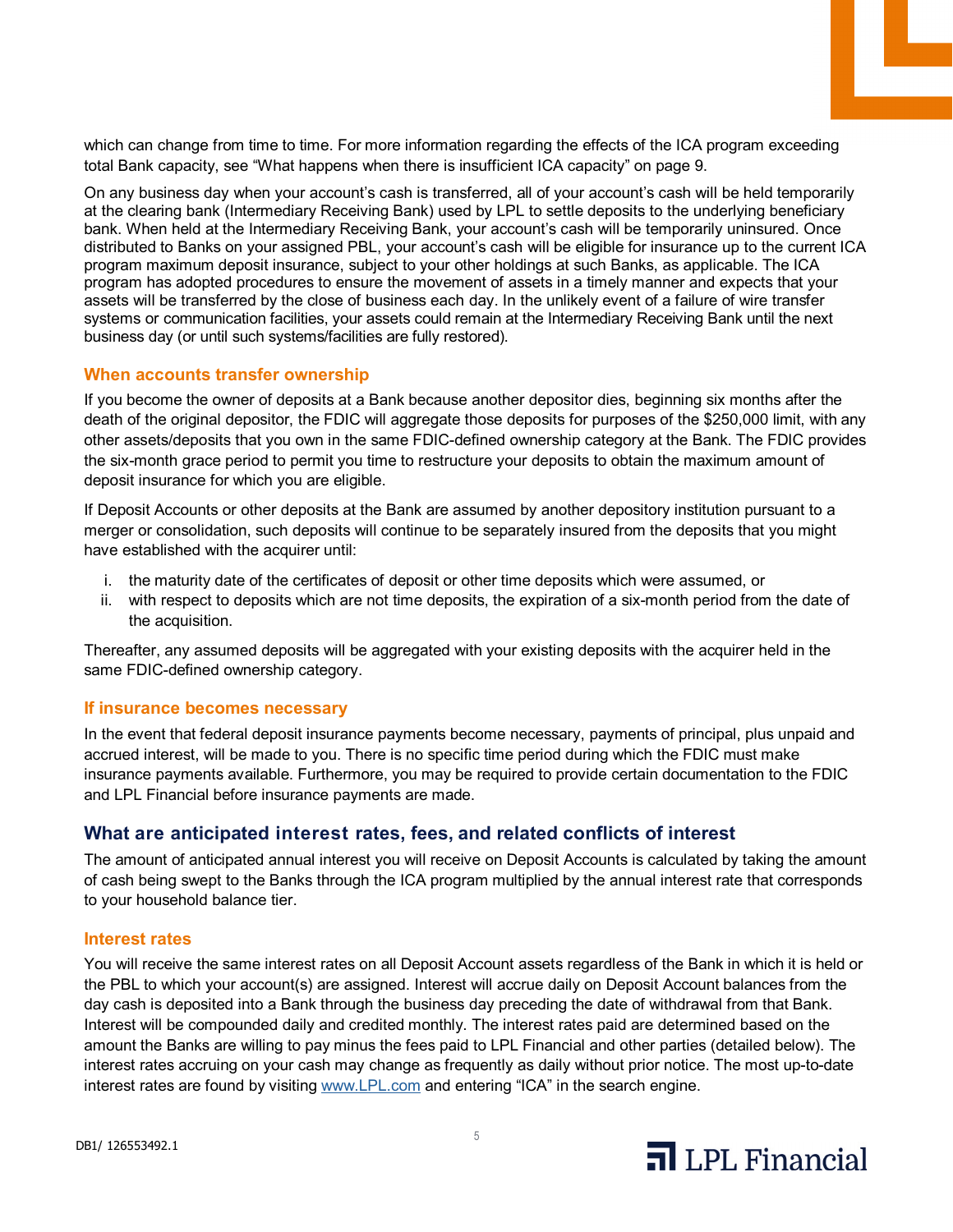The interest rates paid by a Bank may be higher or lower than the interest rates available to depositors making deposits directly with the Bank or other depository institutions in comparable accounts and for investments in money market mutual funds and other cash equivalent investments available through LPL Financial. You should compare the terms, interest rates, required minimum amounts, and other features of the ICA program with other accounts and alternative investments.

The ICA program should not be viewed as a long-term investment option. If you desire to maintain cash balances for other than a short-term period and/or are seeking higher yields currently available in the market, please contact your financial professional to discuss investment options that may be available outside of the ICA program to maximize your return potential.

#### <span id="page-5-0"></span>**Household balance calculations**

The interest rates you receive will vary based upon the value of the eligible assets you and other eligible parties in your household maintain in your eligible accounts (Household Balance). The aggregate balance of all linked eligible accounts is what we refer to as your Household Balance. In determining your Household Balance, the eligible accounts of all persons at the same address may be linked. LPL Financial may consider requests to link other accounts at our discretion. Certain accounts may not be eligible for linking when determining your Household Balance. The eligible assets of linked accounts are not commingled and all clients linking accounts retain control over, and responsibility for, their individual accounts. LPL Financial may change or terminate Household Balance eligibility without notice. It is your obligation to notify your financial professional or LPL Financial of accounts that you would like to be linked.

In general, clients with greater Household Balances will receive a higher interest rate than clients with lower Household Balances. LPL Financial will determine your Household Balance each day. Once you instruct your financial professional to link your eligible accounts, the previous day's Household Balance will determine your interest rate tier for the next day. The most up-to-date, different Household Balance tiers and their corresponding interest rates are found by visiting [www.LPL.com](http://www.lpl.com/) and entering "ICA" in the search engine.

#### <span id="page-5-1"></span>**Fees and related conflicts of interest**

Each Bank will pay LPL a fee equal to a percentage of the average daily deposit balance, and the fee differs among Banks depending on the interest rate environment and/or any fee waivers made by LPL. The fee paid to LPL will be at an annual rate of up to an average of 400 basis points as applied across all Deposit Accounts taken in the aggregate. The fee paid to LPL reduces the interest rate paid on your cash, and depending on the interest rate and other market factors, LPL receives the majority of the amount paid by the Banks as fees. You should understand that, depending on interest rates and other market factors, the yields on the ICA program have been, and may continue in the future to be, lower than the aggregate fees and expenses received by LPL for your participation in the ICA program. This can result in your experiencing a negative overall investment return with respect to cash reserves in the ICA program. If you are investing through an advisory account, the fees that LPL receives from the Banks is in addition to the advisory fee that you pay LPL and your financial professional. This means that LPL earns two layers of fees on the same cash balances in your LPL account. We also receive different fees based on which PBL (PBL1 or PBL2) you are assigned. Therefore, we have an incentive for you to use (and invest your assets in) the sweep products that increase our compensation. We also have an incentive to assign your accounts use the PBL that earns LPL higher fees. As new capacity becomes available, LPL assigns such additional capacity between PBL1 and PBL2 and its other sweep programs in its sole discretion. LPL has a conflict to allocate additional sweep capacity to programs and arrangements that will increase its compensation. For more information on capacity, see "What happens when there is insufficient ICA deposit capacity under my assigned PBL" on pag[e 9.](#page-8-0) We set our advisory program fees with the expectation that we will receive fees and benefits from the ICA program. Our advisory program fees would be higher if we did not receive fees and benefits from the ICA program.

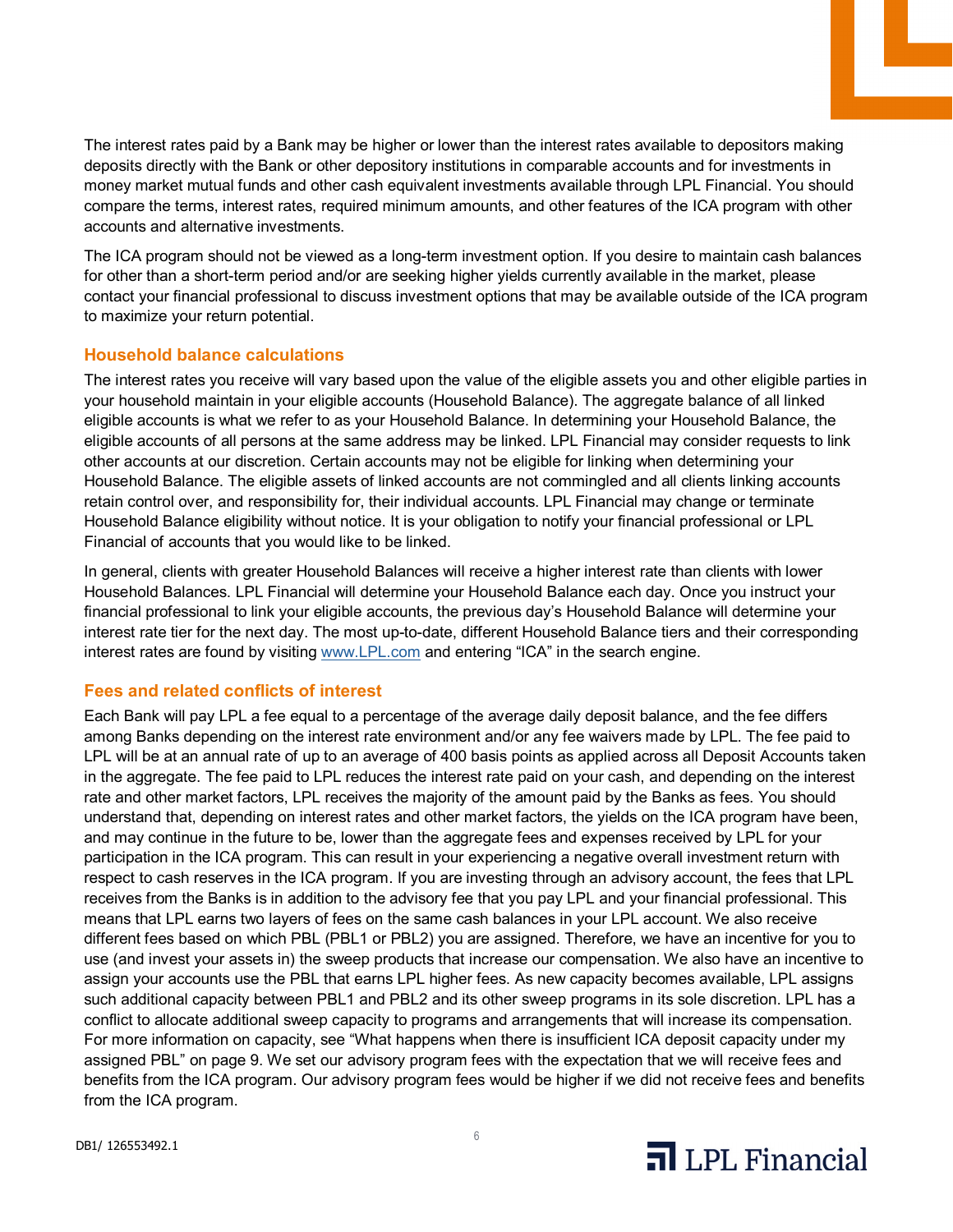The fees that LPL receives from the Banks is an important revenue stream and presents a conflict of interest to LPL because LPL has a financial benefit if cash is swept into the ICA program. However, this compensation is retained by LPL and is not shared with your financial professional. Therefore, this compensation does not cause your financial professional to have a financial incentive to recommend that cash be held in a Deposit Account instead of holding securities; however, because your financial professional does not receive compensation on cash swept into the ICA program, he or she has a financial incentive to recommend that your cash not be invested in the ICA program. The PBL your account(s) are assigned will be determined on the day you opened your most recent eligible account, see "What are the Priority Bank Lists (PBL) and to which PBL will my accounts be assigned" on page [7](#page-6-0) for more information.

In addition to LPL, other service providers of the ICA program will receive fees. Other than these stated fees, there will be no charges, fees, or commissions imposed on your account with respect to the ICA program.

If you are acting on behalf of a retirement account, the responsible plan fiduciary agrees that it has independently determined that holding cash balances as a free credit balance (as discussed below), which may not earn income for the account, is (i) both reasonable and in the best interests of the account; and (ii) that the account receives no less, nor pays no more, than adequate consideration with respect to this arrangement. LPL does not share this compensation with your financial professional. Please see below for circumstances in which cash balances in the ICA program may be held as free credit balances.

# <span id="page-6-0"></span>**What are the Priority Bank Lists (PBL) and to which PBL will my accounts be assigned**

The Priority Bank Lists (PBL) are two distinct and exclusive lists of available Banks into which your cash may be deposited (PBL1 or PBL[2](#page-6-1)). Your eligible account(s), by registration,<sup>2</sup> are assigned to either PBL1 or PBL2 (but not both), depending on the date you open your most recent eligible account with LPL.<sup>[3](#page-6-2)</sup> Upon accepting your account application, your new eligible account (and all of your other eligible accounts with the same taxpayer identification number associated with the ownership, including joint accounts) will be assigned the PBL applicable for that day. All accounts open on a business day will use the same PBL and the applicable PBL will be determined by LPL in advance based upon expected deposit availability and can be found by visitin[g www.LPL.com](http://www.lpl.com/) and entering "ICA" in the search engine. By opening a new eligible account, you are agreeing and directing LPL to allocate and reallocate cash deposits held in all of your eligible accounts pursuant to the PBL assigned during the new account opening process.

If you maintain multiple eligible accounts with LPL, all your eligible accounts, by registration, will be assigned (and reassigned) to the same PBL (PBL1 or PBL2). This means for example that if you maintain one or more preexisting accounts assigned to PBL1 at the same time that you open a new account that is assigned to PBL2 (as discussed above), then upon the opening of the new account, all of your accounts (including the preexisting and new accounts) will be assigned to the PBL2 and all of your then existing and future cash balances will be swept pursuant to PBL2. Alternatively, if your preexisting accounts are assigned to PBL1 at the time you open a new account that is also assigned to PBL1, all your accounts will remain assigned to PBL1.

**Important Note for Holders of Joint Accounts at LPL.** If you have a joint account with another person and the other joint owner opens a new account, your collective joint account and all accounts associated with your taxpayer identification number will also be assigned to the PBL to which that the joint accountholder's new account was assigned.

-



<sup>2</sup> LPL will match accounts using Social Security Numbers and Taxpayer Identification Numbers.

<span id="page-6-2"></span><span id="page-6-1"></span>DB1/ 126553492.1  $3$  Eligible accounts open as prior to February 15, 2022 have been assigned to PBL1.<br>D1/126556198.1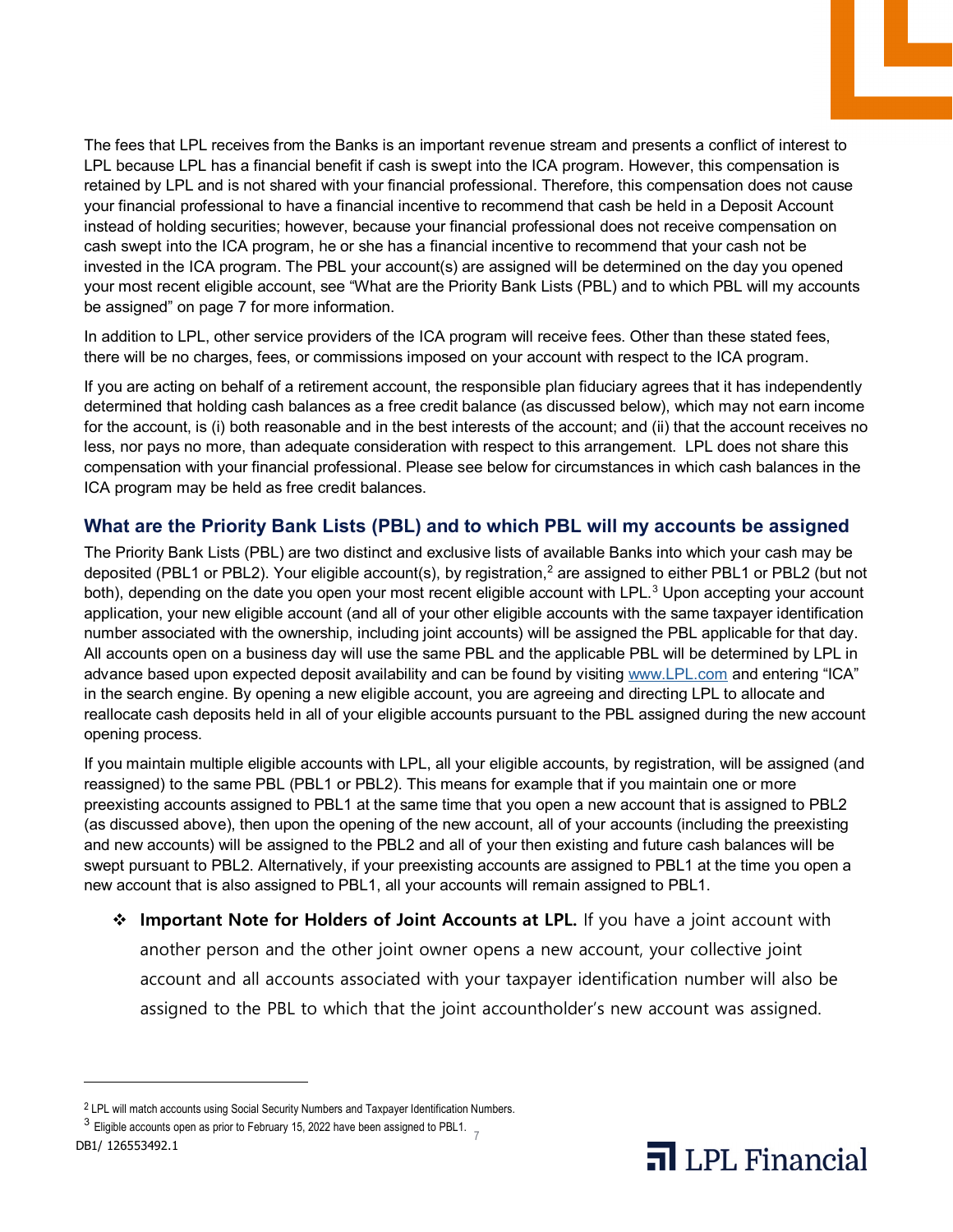As PBL1 and PBL2 currently utilize the services of different administrators, the specific methodologies for how deposits are allocated amongst the Banks the PBL (i.e., the order in which Banks are allocated to) differ. For more information on how each PBL operates and how Bank allocations are determined, please see the discussion contained on PBL1 and PBL2.

PBL1 and PBL2 are available by visiting [www.LPL.com](http://www.lpl.com/) and entering "ICA" in the search engine or by contacting your financial professional directly.

The Excess Banks on the list are noted as such. For all other Banks on your respective PBL (except these Excess Banks), LPL Financial (as your agent) will maintain your Deposit Accounts in accordance with the FDICdefined ownership category limits (\$250,000 per individual and \$500,000 for joint accounts). For the Excess Banks, your cash may be deposited without consideration of the \$250,000 and \$500,000 limits. Your account(s) will be assigned to only one PBL at a time and LPL will not allocate amongst the PBLs as part of ICA program.

If you hold assets or deposits at a Bank on your assigned PBL outside of the ICA program, your total deposits at such bank may exceed the \$250,000 FDIC limit. As described below, you should contact your financial professional to designate any of the Banks on either PBL as ineligible to receive your cash to prevent this from occurring. Opting out of one or more Banks on the PBL can reduce the maximum insurance available to you under the ICA program.

You may not designate or direct to which Banks on the PBL receive your account's cash, and you may not select which PBL will apply to your account(s). However, you may, at any time, designate a Bank as ineligible to receive your cash; i.e., "opt-out" of such Bank. This will result in your cash not being deposited into this Bank or if already there, LPL will remove your cash from that Bank and designate the Bank as ineligible to receive future deposits of cash. Your cash previously deposited in eliminated Banks (including Banks that stop participating in the ICA program or reduce their capacity resulting in a return of deposits) or "opted-out" Banks will be reallocated and deposited in other Banks on your specified PBL. To designate Banks you do not wish to receive your cash (i.e., to "opt-out" of specific Banks), you need to inform your financial professional. By opening a new eligible account on a day where a particular PBL is applicable, all of your eligible accounts will be assigned such PBL, which can be found by visiting [www.LPL.com](http://www.lpl.com/) and entering "ICA" in the search engine.

You should review your assigned PBL carefully. If you already have assets/deposits at any Bank on the list, please notify your financial professional to designate that Bank as ineligible as detailed above so that no additional cash is allocated through the ICA program to that Bank, which should help to avoid deposits in that Bank exceeding your FDIC-defined ownership category insurance limits. You are responsible for monitoring whether you have other accounts, assets, and deposits at any of the Banks on the PBL that may limit the amount of FDIC insurance available to you under the ICA program and notifying your financial professional if you do or notifying your financial professional if wish to remove an opt-out previously made.

On whichever PBL you are assigned, Banks may be added or removed. In addition, the Banks identified as Excess Banks may change. When changes are made, we will update the specific PBL, which can be found by visiting [www.LPL.com](http://www.lpl.com/) and entering "ICA" in the search engine. Please consult your financial professional or LPL.com periodically throughout the month for recent updates and information regarding how these changes may impact your account.

If a Bank at which you have cash is no longer available through the ICA program, you may choose to establish a direct depository relationship with the Bank, subject to its rules with respect to establishing and maintaining deposit accounts.



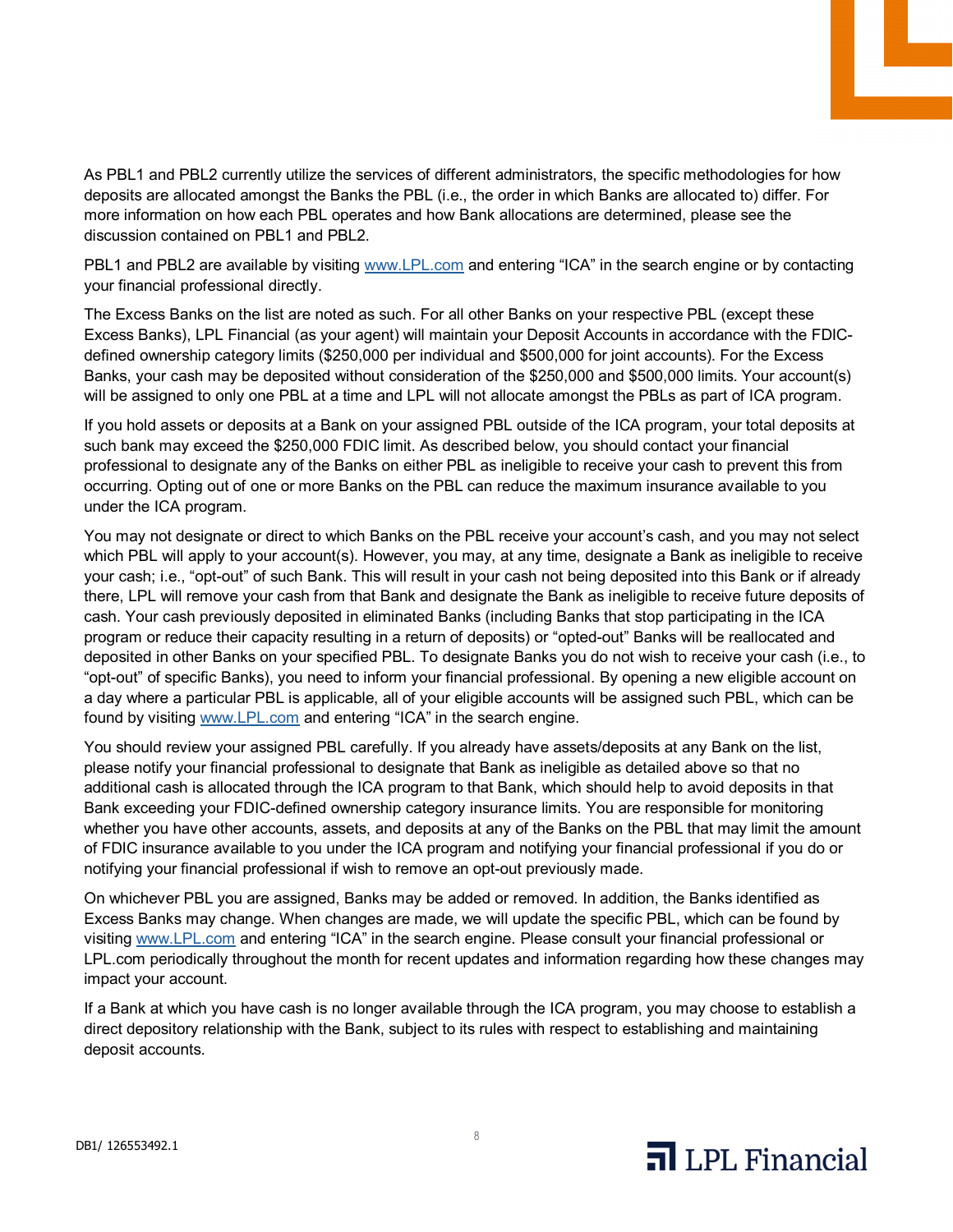# <span id="page-8-0"></span>**What happens when there is insufficient ICA deposit capacity under my assigned PBL**

The ability of the ICA program to sweep your uninvested cash into Bank deposit accounts depends on the Banks' capacity under you assigned PBL to accept additional deposits. If the Banks on your assigned PBL have insufficient capacity to accept additional deposits, or otherwise reduce their current capacity levels, and LPL believes that sweeping additional deposits to such Banks is unfeasible, uninsured cash balances in your account will automatically be invested in shares of a money market mutual fund (MMF) that LPL makes available. Uninsured cash balances are comprised of cash in the ICA that exceeds the FDIC insurance limits (described above) and cash for which there is not sufficient deposit capacity in the Banks. Share purchases will be made within one business day after uninsured cash balances move into your account, or existing cash balances in your account become uninsured, at the then-current net asset value of the MMF. Such cash balances will be held in the MMF, as opposed to Bank deposits, until such time as LPL determines that there exists sufficient aggregate Bank capacity under your assigned PBL to both (i) accept all of the then-current MMF investments swept under the ICA program and free credit balances as discussed below, and (ii) anticipated future cash balances so that your assigned PBL under the ICA program can be expected to resume normal operations. At such time, new cash deposits into the ICA program will be allocated to the Banks on your assigned PBL as detailed above, and with advance notice to you, amounts invested in the MMF will be converted to cash, at the then-current market price, and then allocated to the banks on your assigned PBL as detailed above.

If neither the Banks on your assigned PBL nor the MMF provide sufficient capacity to accept additional cash deposits or investments, your cash will be held in your account uninvested as a free credit balance (see further discussion about free credit balances below).<sup>[4](#page-8-2)</sup> When Bank capacity under your assigned PBL is sufficiently restored for the ICA program to resume normal operations, your cash balances will be reallocated to Banks on your assigned PBL as detailed above.

During times that you maintain (i) investments in the MMF made through the ICA Program or (ii) free credit balances, and you use cash in your account, such cash will first be deducted from any free credit balances, then redeemed from your MMF investments, and finally withdrawn from your Bank Deposit Account balances, as applicable.

Account statements and AccountView will reflect the location and type of all of your ICA program balances.

#### <span id="page-8-1"></span>**Money market mutual fund features and disclosures**

The MMF is currently Goldman Sachs Asset Management (GSAM) Financial Square Government Fund. The GSAM Financial Square Government Fund's prospectus is availabl[e by clicking here.](https://www.gsam.com/bin/gsam/servlets/LiteratureViewerServlet?pdflink=%2Fcontent%2Fdam%2Fgsam%2Fpdfs%2Fus%2Fen%2Fprospectus-and-regulatory%2Fprospectus%2Fmoney-market-funds-premier-pro.pdf&RequestURI=/content/gsam/us/en/advisors&sa=n) Cash swept into the MMF is not FDIC insured but is protected by SIPC coverage up to applicable limits.

The dividends earned on your shares of the MMF will not be payable in cash but will be reinvested each month in additional shares of the MMF at the then‐current net asset value. The rates of return you receive on the MMF investment will differ from the rate of interest being paid on the Deposit Accounts and vary because such rates are based on the investments made by the MMF net of the MMF's operating expenses. There is no guarantee that the rate of return or the yields you earn on the MMF investment will equal or exceed rates of return or yields available at other financial institutions or invested in other similar products. Yields fluctuate, and past performance is no guarantee of future results. For more information about the current rates of interest or yields on the MMF, as well as current interest rates offered on the Deposit Accounts, please visit<http://www.lpl.com/> and enter "ICA" in the search engine or contact your financial professional directly. Although money market mutual funds typically seek to preserve the value of an investment at \$1.00 per share, there can be no assurance that will occur, and it is possible to lose money should the value per share of the MMF fall. Most money market mutual funds are required to

-



<span id="page-8-2"></span><sup>9</sup> See the "What are the Priority Bank Lists (PBL) and to which PBL will my account be assigned" on page [7](#page-6-0) for more information.4 As noted above, your cash will remain in one specified PBL. It will not sweep into the other PBL if the Banks and MMF are at capacity.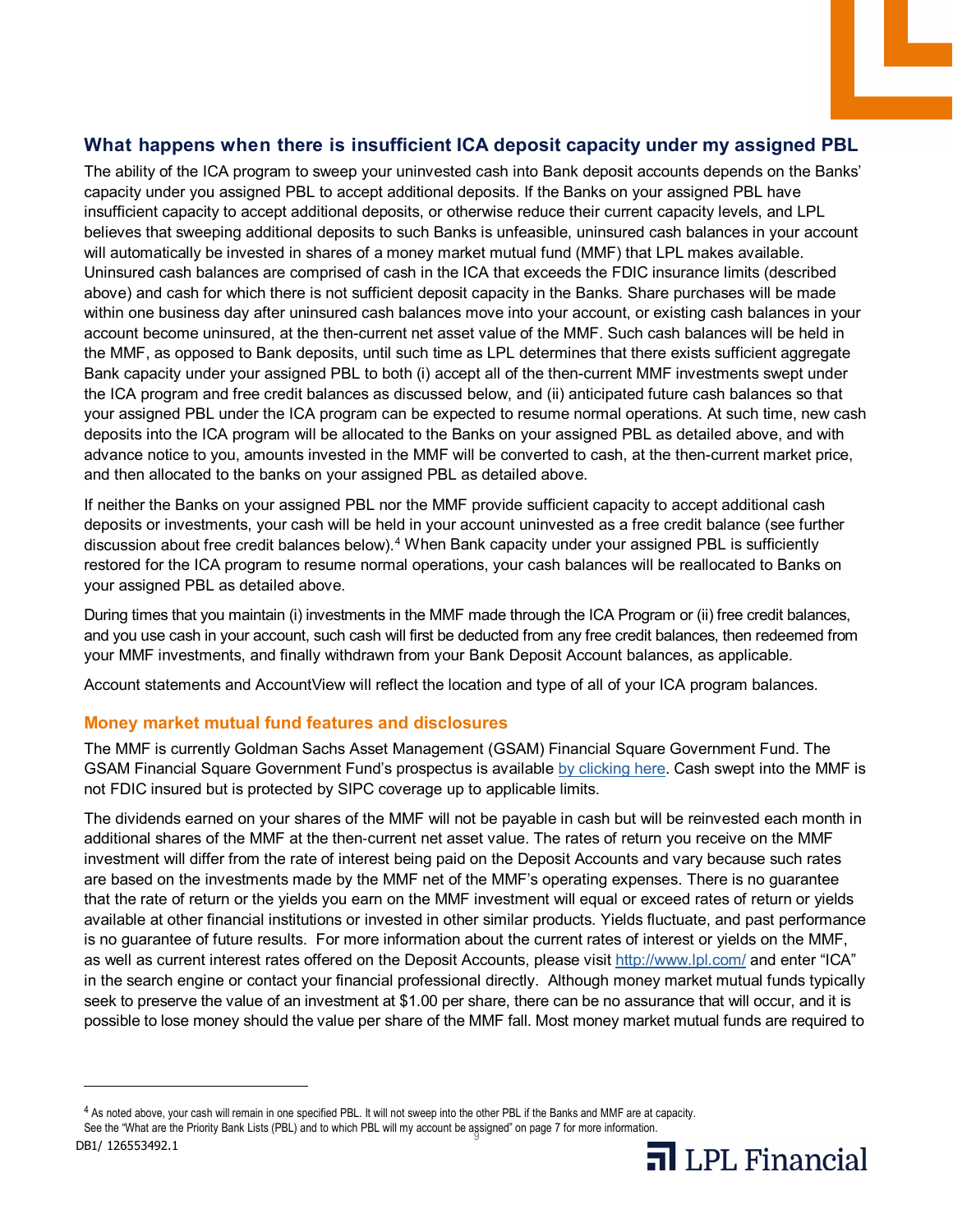maintain a stable \$1.00 net asset value per share, but some are not. An investment in a money market mutual fund is not insured or guaranteed by the FDIC or any other government agency but is protected by SIPC coverage.

LPL receives compensation from the MMF or its advisors/distributors, which may be up to 0.50%, annualized, of the value of client assets invested in the MMF. LPL does not share this compensation with your financial professional.

#### <span id="page-9-0"></span>**Free credit balance features and disclosures**

Uninvested cash held in your account, referred to as free credit balances, may be used by LPL in the ordinary course of its business subject to the restrictions of Rule 15c3-3 under the Securities Exchange Act of 1934. The use of client free credit balances generally generates revenue for LPL in the forms of interest and income (less amounts paid to the client on such balances), which LPL retains as additional compensation for its services to its clients. Under these arrangements, LPL will generally earn interest or a return based on short-term market interest rates prevailing at the time. LPL does not share this compensation with your financial professional. Uninvested cash held in your account is not insured or guaranteed by the FDIC or any other government agency but is protected by the SIPC.

During such time that you hold free credit balances in your account under the ICA program, you will receive interest in the same manner as Deposit Accounts. Interest paid on free credit balances may be lower than that paid on Bank deposits, but please speak with your financial professional to obtain more information about current yields on free credit balances under the ICA program.

# <span id="page-9-1"></span>**What are available alternatives**

If your account is ICA program eligible and you do not wish to have your available cash swept into the ICA program, you may contact your financial professional for assistance to turn off the automatic cash sweep, whereby your cash balances will be held as a Free Credit Balance as described in your account agreement.

Shares in the money market mutual funds that LPL offers as a non-sweep investment alternative may be purchased. Cash balances in your account, however, will not be automatically swept into those money market mutual funds.

Debits in your account will be paid automatically from available cash balances in the account and then from cash in the sweep programs. In the event there is no cash available in these accounts to cover debits, you would need to liquidate separately purchased money market fund holdings or other securities to cover the required debits or move cash from another investment or bank account.

Investment in a money market mutual fund is not insured or guaranteed by the Federal Deposit Insurance Corporation (FDIC) or any other government agency. Although the fund seeks to preserve the value of your investment at \$1.00 per share, it is possible to lose money by investing in the fund.

LPL is a member of SIPC. For accounts held at LPL, SIPC provides account protection up to a maximum of \$500,000 per client, of which \$250,000 may be claims for cash. This account protection applies when a SIPC member firm fails financially and is unable to meet obligations to securities customers, but it does not protect against losses from the rise and fall in the market value of investments. More information on SIPC, including obtaining a SIPC brochure, may be obtained by calling SIPC directly at (202) 371-8300 or by visiting [www.sipc.org.](http://www.sipc.org/)

# <span id="page-9-2"></span>**Where to find further information**

Transactions and activity with respect to your cash will appear on your periodic account statement. For each statement period, your account statement will reflect:

**-** Deposits to and withdrawals on your behalf into the Deposit Accounts

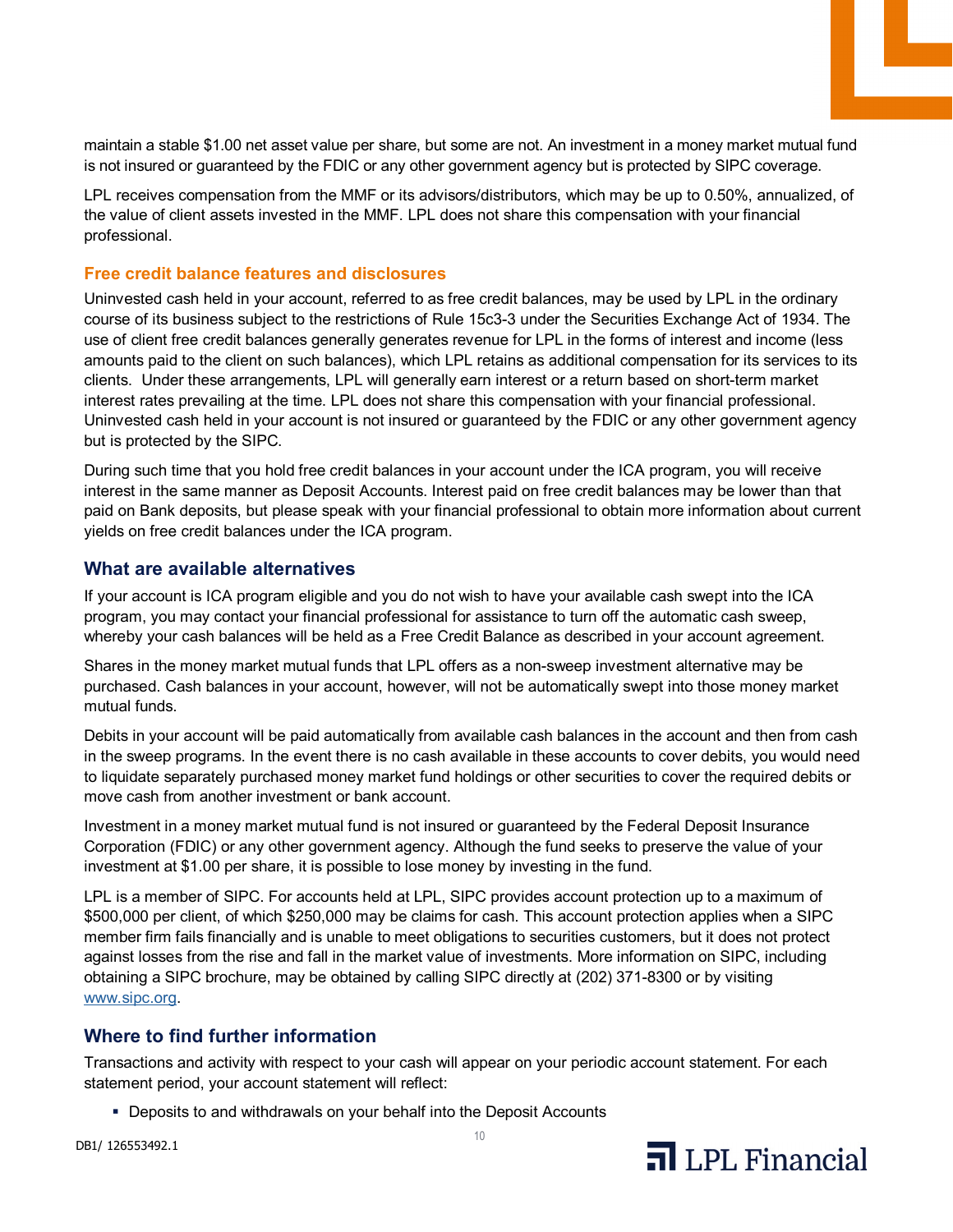- The closing balance of your cash in the Deposit Accounts at each Bank
- **Interest earned on your ICA cash sweep balances**

Please note that the Banks where your cash is swept may change at any time during a month—your statement will reflect which Banks hold your cash as of the date of the statement. Your financial professional can assist you if you have any questions about how your account statement reflects your balances at each Bank. You may obtain additional information about your cash by calling your financial professional or, if applicable, by accessing your account through LPL AccountView. If you have not subscribed to LPL AccountView and wish to do so, please contact your financial professional to subscribe.

All notices from LPL Financial detailed in this document may be made by means of a letter, an entry on or insert with your account statement, or an entry on a trade confirmation or by other means. Many pieces of information are also found on lpl.com.

*Investment in a money market mutual fund is not insured or guaranteed by the Federal Deposit Insurance Corporation (FDIC) or any other government agency. Although the fund seeks to preserve the value of your investment at \$1.00 per share, it is possible to lose money by investing in the fund.*



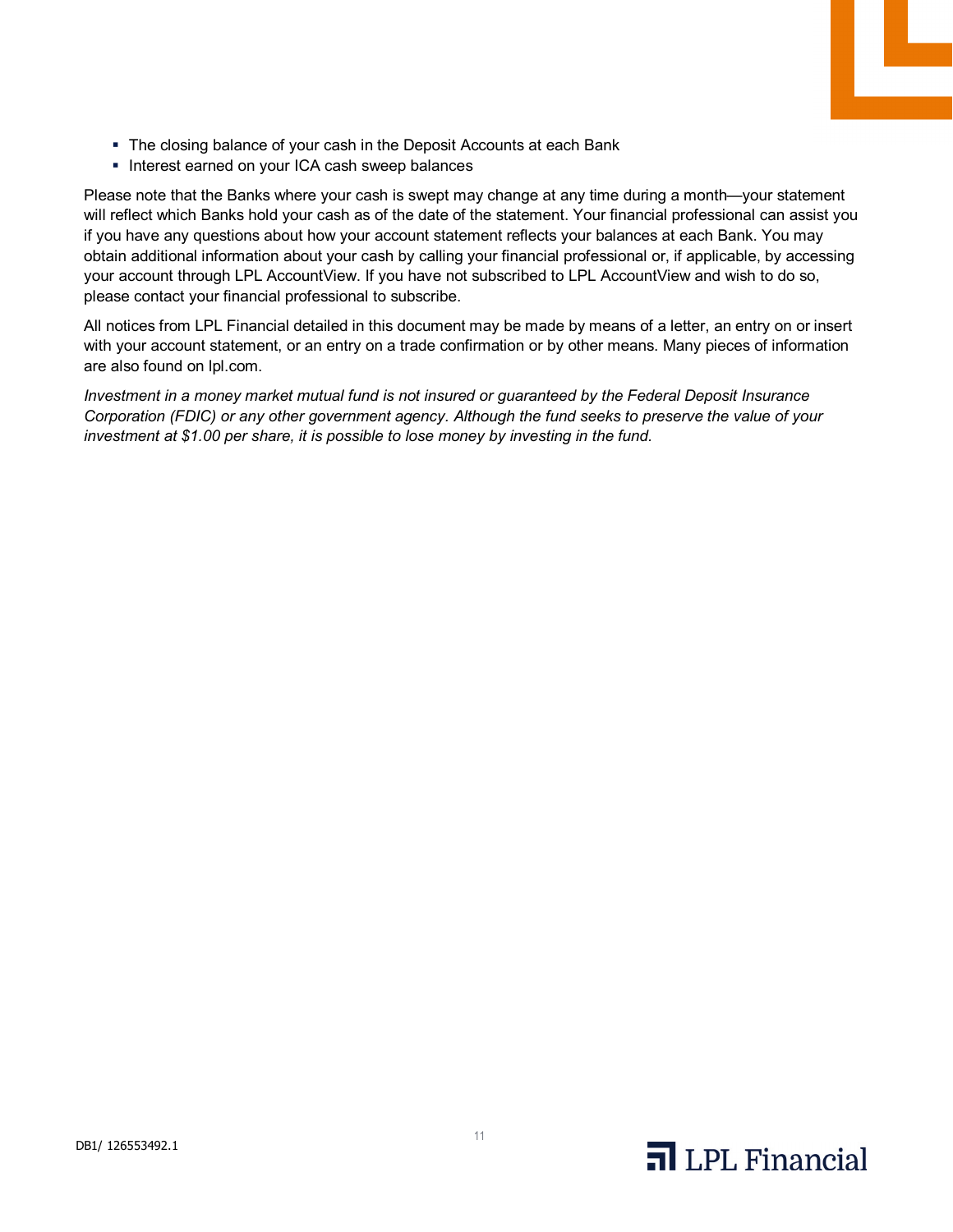# <span id="page-11-0"></span>**Appendix**

Included in this Appendix are additional details on several concepts discussed within the booklet.

## <span id="page-11-1"></span>**Account opening and management: operational details**

When sweeping cash to Banks in PBL1, two types of accounts are established at each bank on the behalf of you and other LPL clients: a money market deposit account (MMDA), which is a type of savings deposit, and a linked transaction account (TA). The Bank, in its discretion, may determine a minimum amount to be maintained in the TA. The MMDAs and TAs are non-transferable.

When sweeping cash to Banks in PBL2, an omnibus account is established at each Bank on behalf of you and other LPL clients: either a money market deposit account (MMDA), which is a type of savings deposit, or a demand deposit account (DDA). The MMDAs and DDAs are non‐ transferable.

Deposit Account ownership will be evidenced by a book entry on the account records of each Bank showing the Deposit Account as an agency account held by LPL Financial for the benefit of you and other LPL Financial customers, and by records maintained by LPL Financial as your agent. No evidence of ownership, such as a passbook or certificate, will be issued to you. Your account statements will reflect your balances at the Banks. You should retain the account statements for your records. You may at any time obtain information about your cash by contacting your financial professional. The Banks will not provide you with information or accept instructions from you with respect to your cash in the Deposit Account that has been established by LPL on your behalf through the ICA program.

We will attempt to place your cash at the highest priority bank on your assigned PBL. If a Bank no longer has capacity to take new cash or your cash allocated to a Bank reaches \$246,500 (or \$493,000 for joint accounts), LPL Financial, as your agent, will leverage a MMDA and TA at the next Bank on the PBL. If that Bank is unable to accept your cash, due to overall capacity being unavailable or your maximum being reached, we will continue down the list of Banks on your assigned PBL. The process will be repeated when additional cash is to be deposited with your cash going to the highest available Bank in the priority sequence on your assigned PBL. Your cash will follow its assigned PBL exclusively. As noted previously, cash may be allocated to the Excess Banks above the FDIC insurance amount on a temporary basis.

At the end of each month, LPL Financial will determine the amount of your cash, if any, that has been deposited in Banks in an order different than the priority sequence on your assigned PBL. If it is possible to rebalance your cash so it is in the Banks in the appropriate priority sequence, LPL Financial will, as your agent, withdraw your cash and re-deposit the cash in that sequence. If it is not possible to rebalance all of your cash in the appropriate priority sequence, your cash will not be rebalanced.

As your agent, LPL Financial will deposit available cash balances in the MMDA at each Bank as set forth above. All withdrawals will be made from the TA at a Bank by LPL as your agent. As necessary to satisfy debits in your account (securities purchases, checking, debit card, etc.), cash will be transferred from the MMDA to the related TA at each Bank. The cash will be withdrawn from your TAs at the Banks in the reverse order in which Banks appear on your assigned PBL. Cash will be withdrawn first from the lowest Bank on the list and last from the first Bank on the list. If cash in the TA are insufficient to satisfy a debit, cash in the related MMDA at the Bank will be transferred to the TA to satisfy the debit, plus cash to maintain any TA threshold amount.

If you decide to terminate your participation in the ICA program sweep option, you may establish a direct relationship with each Bank by making a request to the Bank to establish a Deposit Account in your name, subject to each Bank's rules with respect to establishing and maintaining deposit accounts. Once that is done, you would contact LPL and request a transfer of the cash in the Deposit Account into your individual Deposit Account. Establishment of the Deposit Account directly in your name at a Bank will separate the Deposit Accounts from the LPL Financial account. If you establish a direct depository relationship with a Bank, the Deposit Accounts will no

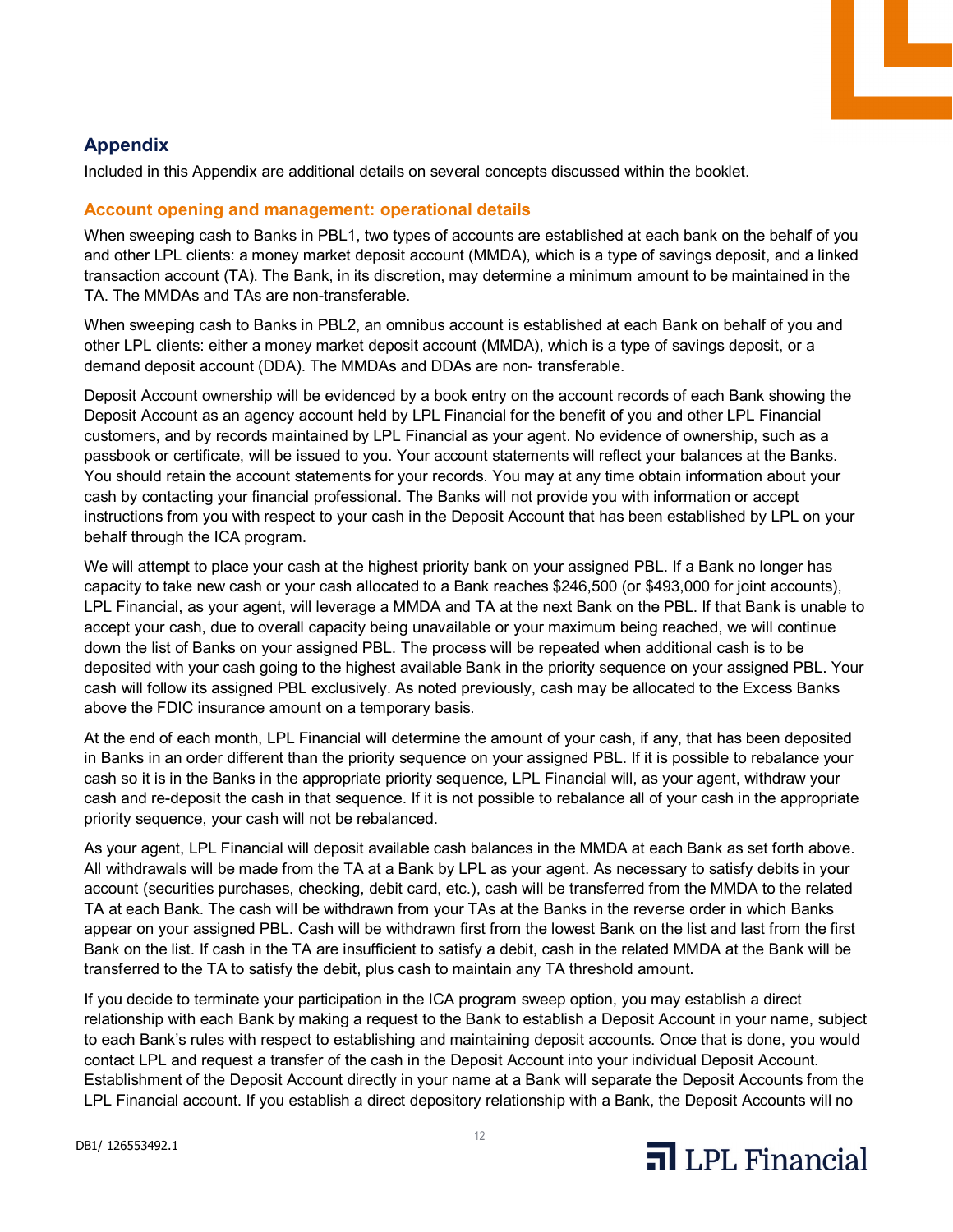longer be reflected in your account statement and LPL Financial will have no further responsibility concerning the Deposit Accounts.

#### <span id="page-12-0"></span>**Taxes**

For most clients, interest earned on deposits in the Deposit Accounts will be taxed as ordinary income in the year it is received. A Form 1099 will be sent to you each year showing the amount of interest income you have earned on your ICA program cash sweep deposits. You should consult with your tax advisor about how the ICA program affects you.

#### **Federal regulations**

Federal banking regulations limit the transfers from an MMDA to a total of six (6) during a monthly statement cycle. At any point during a month in which transfers from an MMDA at a Bank have reached the applicable limit, all cash will be transferred from that MMDA to the linked TA at the Bank until the end of the month. Deposits for the remainder of the month into this Bank will be made to the TA. At the beginning of the next month, cash on deposit in the TA will be transferred to the MMDA, minus any threshold amount to be maintained in the TA. The limits on MMDA transfers will not limit the number of withdrawals you can make from cash on deposit at a Bank or the amount of FDIC insurance coverage for which you are eligible.

Due to federal banking regulations, each Bank reserves the right to require seven business days' prior notice before you withdraw cash balances from your Deposit Accounts. The Banks have informed us that they do not currently intend to exercise this right. So long as this right is not exercised, your ability to access cash, including the ability to write checks against your account, should not be impacted.

#### <span id="page-12-1"></span>**FDIC insurance: details and examples**

The application of the \$250,000 federal deposit insurance limitation is illustrated by several common factual situations discussed below.

#### **Non-retirement accounts**

*Individual Customer Accounts:* Cash owned by an individual and held in an account in the name of an agent or nominee of such individual (such as the Deposit Accounts held through LPL) is not treated as owned by the agent or nominee but is added to other deposits of such individual held in the same capacity (including cash held in a sole proprietorship) and is insured up to \$250,000 in the aggregate.

*Custodial Accounts:* Cash in accounts held by a custodian is not treated as owned by the custodian but is added to other deposits of the minor or other beneficiary held in the same insurable capacity and is insured up to \$250,000 in the aggregate.

*Joint Accounts:* An individual's interest in cash in all accounts held under any form of joint ownership valid under applicable state law (what we refer to as a joint account) may be insured up to \$250,000 in the aggregate, separately and in addition to the \$250,000 allowed on other deposits individually owned by any of the co-owners of such accounts. For example, a joint account owned by two persons would be eligible for insurance coverage of up to \$500,000 (\$250,000 for each person), subject to aggregation with each owner's interests in other joint accounts at the same depository institution. Joint accounts will be insured separately from individually owned accounts only if each of the co-owners is an individual person and has a right of withdrawal on the same basis as the other co-owners.

*Revocable Trust Accounts:* Deposits at any one Bank held in a revocable trust are generally insured up to \$250,000 per beneficiary if the beneficiary is a natural person, charity, or other non-profit organization. There are two types of revocable trusts recognized by the FDIC: informal and formal. Informal revocable trusts include accounts in which the owner evidences intent that at his or her death the cash shall belong to one or more

DB1/ 126553492.1



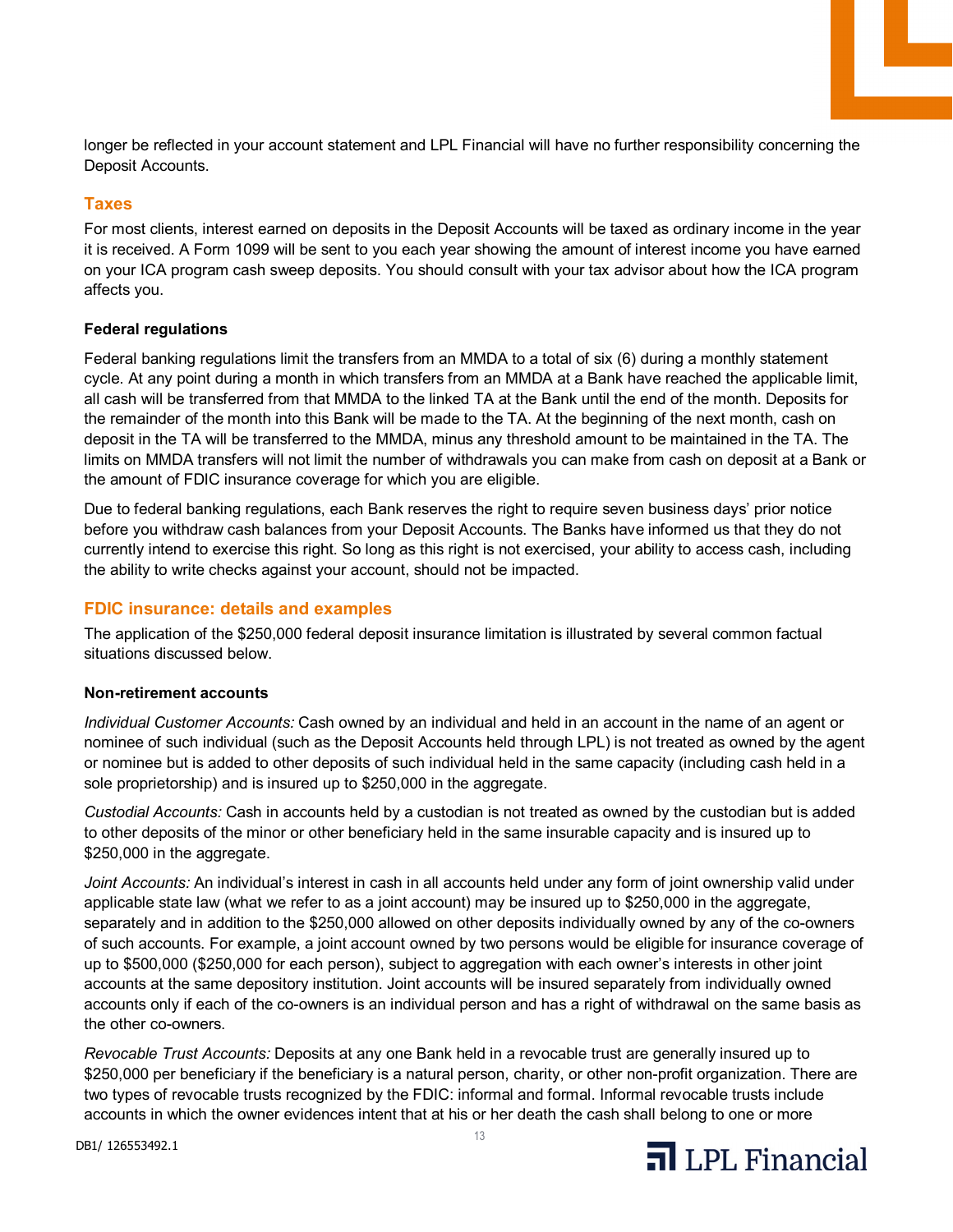specified beneficiaries. These trusts may be referred to as a Totten trust account, payable upon death account or transfer on death account. Each beneficiary must be included in the account records of LPL Financial. Formal revocable trusts are written trust arrangements in which the owner retains ownership and control of the assets and designation of beneficiaries during his or her lifetime. The trusts may be referred to as living or family trusts.

*Irrevocable Trust Accounts:* Deposits of any one Bank held pursuant to one or more irrevocable trust agreements created by the same grantor (as determined under applicable state law) will be insured for up to \$250,000 for the interest of each beneficiary provided that the beneficiary's interest in the account is non-contingent (i.e., capable of determination without evaluation of contingencies).

*Business Accounts:* Cash owned by a business and held in an account in the name of an agent or nominee of such individual (such as the Deposit Accounts held through LPL Financial) are not treated as owned by the agent or nominee but are added to other deposits of such business held in the same capacity (including cash held in a sole proprietorship) and are insured up to \$250,000 in the aggregate.

#### **Retirement accounts**

You may have interests in various retirement plans and accounts that have placed deposits in accounts at the Banks. The amount of deposit insurance you will be entitled to, including whether the deposits held by the retirement plan or account will be considered separately or aggregated with the deposits of the same Bank held by other retirement plans or accounts, will vary depending on the type of retirement plan or account. It is therefore important to understand the type of retirement plan or account holding the deposits.

IRAs and Other Self-Directed Retirement Accounts: IRAs (including Roth IRAs), self-directed Keogh accounts, and certain other self-directed retirement accounts (such as government-sponsored 457 plans and private employer- sponsored 401(k) plans) are insured up to \$250,000 per depositor. Each person's deposits in selfdirected retirement accounts at the same Bank are added together and insured up to \$250,000, separately from any retirement accounts that are not self-directed and any non-retirement accounts.

Pass-Through Deposit Insurance for Employee Benefit Plan Deposits: Employee benefit plan accounts are deposits of a pension plan, profit-sharing plan or other employee benefit plan that is not self-directed. Employee benefit plan deposits are insured up to \$250,000 for each participant's non-contingent interest in the plan if certain requirements are met. This coverage is known as pass-through insurance because the insurance coverage passes through the plan administrator to each participant's interest or share. This means that instead of an employee benefit plan's deposits at one Bank being entitled to only \$250,000 of insurance in total per Bank, each participant in the employee benefit plan is entitled to insurance of his or her interest in the employee benefit plan's deposits of up to \$250,000 per Bank (subject to the aggregation of the participant's interests in different plans, as discussed below).

The pass-through insurance provided to an individual as an employee benefit plan participant is in addition to the \$250,000 deposit insurance allowed on other deposits held in an individual or other recognized insurance capacity by an individual with the Bank.

A deposit held by an employee benefit plan eligible for pass-through insurance is insured for an amount equal to the number of plan participants multiplied by \$250,000. For example, an employee benefit plan owns \$550,000 in deposits at one Bank. The employee benefit plan has two participants, one with a vested non-contingent interest of \$300,000 and one with a vested non-contingent interest of \$250,000. In this case, the employee benefit plan's deposits would be insured up to only \$500,000; the individual with the \$300,000 interest would be insured up to the \$250,000 limit and the individual with the \$250,000 interest would be insured up to the full value of such interest.

The contingent interests of employees in an employee benefit plan and overfunded amounts attributed to any employee benefit plan are not insured on a pass-through basis. Contingent interests of an employee in an employee benefit plan deposit are interests that are not capable of evaluation in accordance with FDIC rules, and are aggregated and insured up to \$250,000. Similarly, overfunded amounts are insured, in the aggregate for all